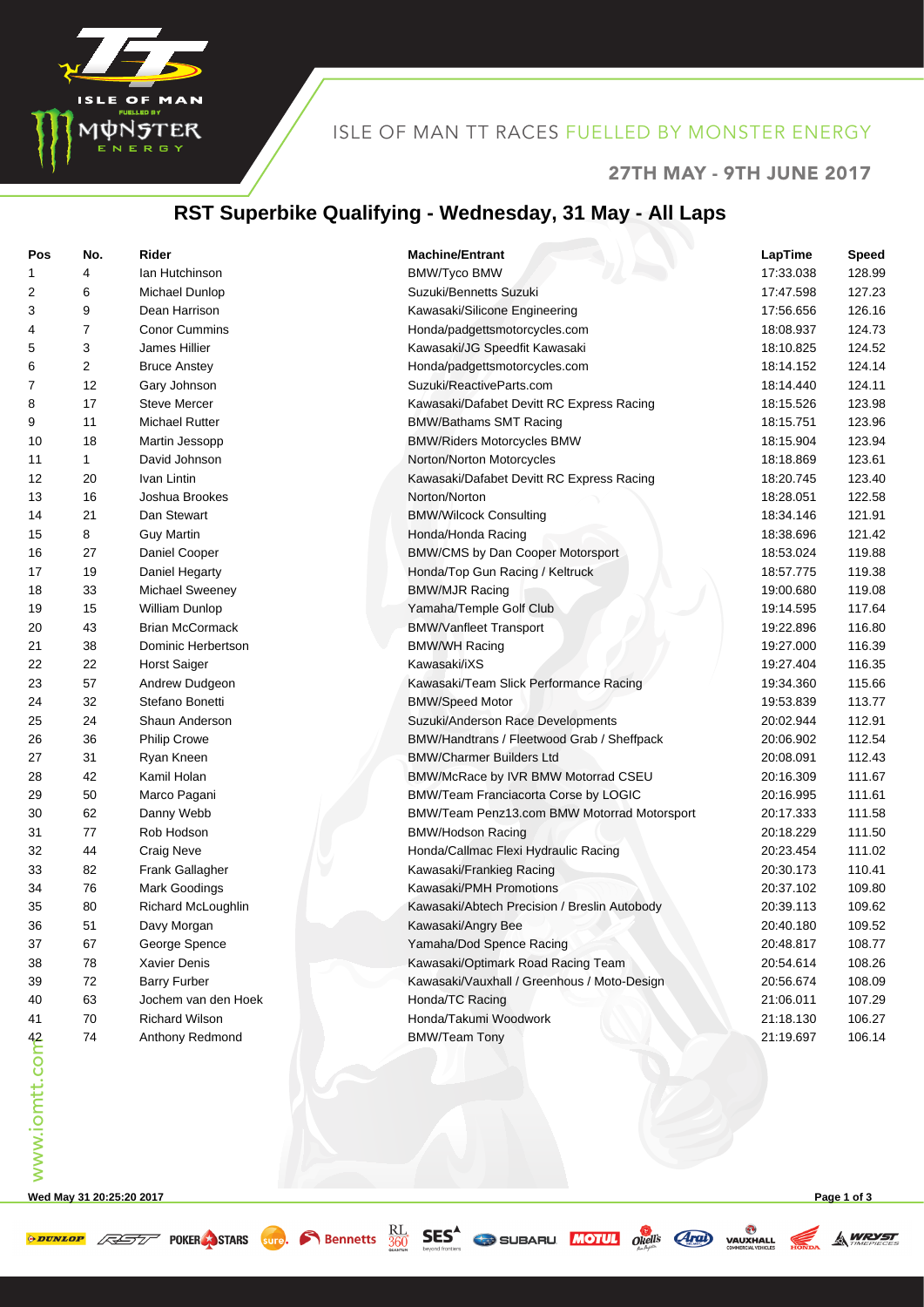

#### ISLE OF MAN TT RACES FUELLED BY MONSTER ENERGY

#### 27TH MAY - 9TH JUNE 2017

**A WRYST** 

## **RST Superbike Qualifying - Wednesday, 31 May - All Laps**

| Pos                        | No.            | Rider                   | <b>Machine/Entrant</b>                              | LapTime   | <b>Speed</b> |
|----------------------------|----------------|-------------------------|-----------------------------------------------------|-----------|--------------|
| 43                         | 66             | David Hewson            | <b>BMW/Obsession Engineering LTD</b>                | 21:31.975 | 105.13       |
| 44                         | 34             | Ben Wylie               | Bimota/Bimota                                       | 21:34.262 | 104.95       |
| 45                         | 48             | <b>Bjorn Gunnarsson</b> | <b>BMW/Alternativ1 MC</b>                           | 21:36.117 | 104.80       |
| 46                         | 69             | Adrian Harrison         | Honda/Silicone Engineering Racing                   | 21:36.300 | 104.78       |
| 47                         | 45             | Jim Hodson              | BMW/John Pointon & Son / Idesign Kitchen & Bathroom | 21:38.926 | 104.57       |
| 48                         | 71             | Davey Lambert           | Kawasaki/Beamish Car Transport                      | 21:40.014 | 104.48       |
| 49                         | 61             | <b>Fabrice Miguet</b>   | Kawasaki/Optimark Road Racing Team                  | 21:42.593 | 104.28       |
| 50                         | 53             | Alessandro Polita       | BMW/Team Penz13.com BMW Motorrad Motorsport         | 21:44.818 | 104.10       |
| 51                         | 83             | Forest Dunn             | Honda/Forest Dunn Racing                            | 22:06.967 | 102.36       |
| 52                         | 49             | <b>Mark Parrett</b>     | BMW/C & C Ltd IOM                                   | 22:42.828 | 99.67        |
| 53                         | 2              | <b>Bruce Anstey</b>     | Honda/padgettsmotorcycles.com                       | 24:17.475 | 93.19        |
| 54                         | 22             | <b>Horst Saiger</b>     | Kawasaki/iXS                                        | 24:35.957 | 92.03        |
| 55                         | 63             | Jochem van den Hoek     | Honda/TC Racing                                     | 24:58.491 | 90.64        |
| 56                         | 62             | Danny Webb              | BMW/Team Penz13.com BMW Motorrad Motorsport         | 25:03.111 | 90.36        |
| 57                         | 36             | <b>Philip Crowe</b>     | BMW/Handtrans / Fleetwood Grab / Sheffpack          | 25:12.481 | 89.80        |
| 58                         | 24             | Shaun Anderson          | Suzuki/Anderson Race Developments                   | 25:16.564 | 89.56        |
| 59                         | 50             | Marco Pagani            | BMW/Team Franciacorta Corse by LOGIC                | 25:25.000 | 89.07        |
| 60                         | 19             | Daniel Hegarty          | Honda/Top Gun Racing / Keltruck                     | 25:31.383 | 88.70        |
| 61                         | 25             | James Cowton            | Kawasaki/McAdoo Racing Kawasaki                     | 25:37.693 | 88.33        |
| 62                         | 4              | Ian Hutchinson          | <b>BMW/Tyco BMW</b>                                 | 25:42.588 | 88.05        |
| 63                         | 72             | <b>Barry Furber</b>     | Kawasaki/Vauxhall / Greenhous / Moto-Design         | 25:50.735 | 87.59        |
| 64                         | 10             | Peter Hickman           | <b>BMW/Smiths Racing</b>                            | 25:54.058 | 87.40        |
| 65                         | 21             | Dan Stewart             | <b>BMW/Wilcock Consulting</b>                       | 25:59.914 | 87.07        |
| 66                         | 20             | Ivan Lintin             | Kawasaki/Dafabet Devitt RC Express Racing           | 26:04.632 | 86.81        |
| 67                         | 57             | Andrew Dudgeon          | Kawasaki/Team Slick Performance Racing              | 26:06.260 | 86.72        |
| 68                         | 14             | Dan Kneen               | BMW/Team Penz 13.com BMW Motorrad Motorsport        | 26:07.009 | 86.68        |
| 69                         | 31             | Ryan Kneen              | <b>BMW/Charmer Builders Ltd</b>                     | 26:09.451 | 86.54        |
| 70                         | 70             | <b>Richard Wilson</b>   | Honda/Takumi Woodwork                               | 26:11.439 | 86.44        |
| 71                         | 47             | Tom Weeden              | Honda/ThePeoplesBike.com                            | 26:13.642 | 86.31        |
| 72                         | 74             | Anthony Redmond         | <b>BMW/Team Tony</b>                                | 26:15.988 | 86.19        |
| 73                         | $\overline{7}$ | <b>Conor Cummins</b>    | Honda/padgettsmotorcycles.com                       | 26:18.496 | 86.05        |
| 74                         | 71             | Davey Lambert           | Kawasaki/Beamish Car Transport                      | 26:18.534 | 86.05        |
| 75                         | 3              | James Hillier           | Kawasaki/JG Speedfit Kawasaki                       | 26:21.069 | 85.91        |
| 76                         | 13             | Lee Johnston            | <b>BMW/East Coast Construction</b>                  | 26:26.125 | 85.64        |
| 77                         | 8              | <b>Guy Martin</b>       | Honda/Honda Racing                                  | 26:28.799 | 85.49        |
| 78                         | 33             | Michael Sweeney         | <b>BMW/MJR Racing</b>                               | 26:43.802 | 84.69        |
| 79                         | 6              | Michael Dunlop          | Suzuki/Bennetts Suzuki                              | 26:46.313 | 84.56        |
| 80                         | 17             | <b>Steve Mercer</b>     | Kawasaki/Dafabet Devitt RC Express Racing           | 26:52.224 | 84.25        |
| 81                         | 49             | <b>Mark Parrett</b>     | BMW/C & C Ltd IOM                                   | 26:57.950 | 83.95        |
| 82                         | 64             | Julien Toniutti         | Yamaha/Optimark Road Racing Team                    | 27:01.164 | 83.78        |
| 83                         | 42             | Kamil Holan             | BMW/McRace by IVR BMW Motorrad CSEU                 | 27:14.052 | 83.12        |
| www.iomtt.com <sup>e</sup> | 38             | Dominic Herbertson      | <b>BMW/WH Racing</b>                                | 27:15.514 | 83.05        |
|                            |                |                         |                                                     |           |              |

**Wed May 31 20:25:20 2017 Page 2 of 3**

**EXECUTE AND STARS** STARS SUPPORTED BEST CONTRACTED TO BE AND VALUATED